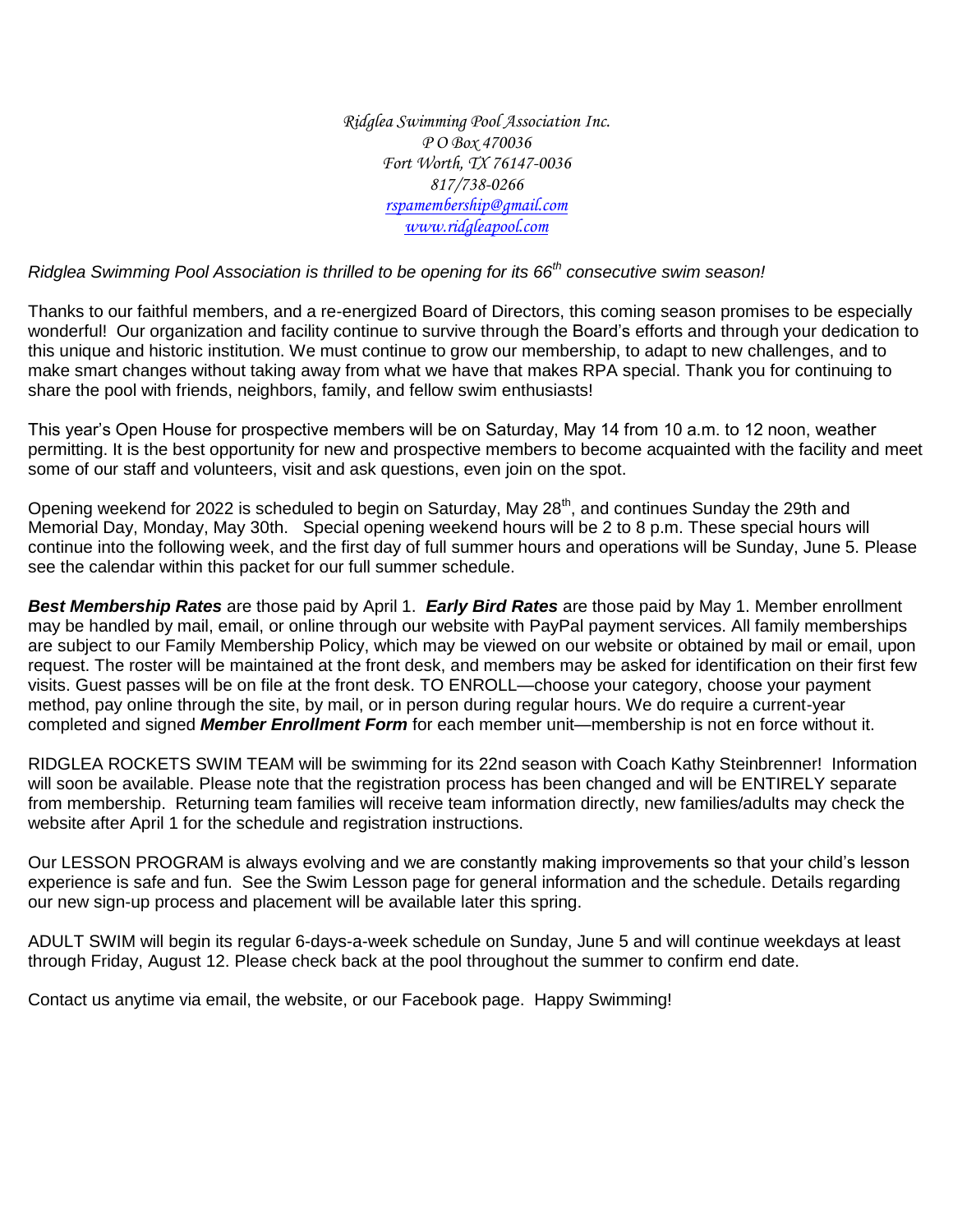### *2022*

## *Schedule of Dues and Fees*

As shown, our best rates are those paid by April 1. Dues are payable by check/money order, or entire enrollment may be done online via our website. Once processed, dues and fees are not refundable. Make checks payable to *Ridglea Swimming Pool Association.*

|                            | <b>Best Rate</b> | Early-Bird | Regular     |  |
|----------------------------|------------------|------------|-------------|--|
| <b>Membership Category</b> | By April 1       | By May 1   | After May 1 |  |
| Family                     | \$570.00         | \$620.00   | \$670.00    |  |
| Couple                     | 400.00           | 440.00     | 480.00      |  |
| Single                     | 320.00           | 335.00     | 345.00      |  |
| <b>Senior Couple</b>       | 335.00           | 350.00     | 365.00      |  |
| <b>Senior Single</b>       | 240.00           | 255.00     | 265.00      |  |
|                            |                  |            |             |  |

Family=Head of household, spouse and children ages 2 to 19(and student children to age 26)\*\* Couple=Adult couple or single parent and one child age 2 or above

Single=One adult(Children age 18 and under may not be alone on a membership.)

Senior=Ages 65 and over

Sitters, nannies, etc. are not considered family members but may swim with member children as guests(guest fees apply). If you need assistance determining member category, please contact us.

#### *To Join*

ONLINE with payment by PayPal, credit or debit card, via [www.ridgleapool.com](http://www.ridgleapool.com/) -Click ENROLLMENT, use the buttons to select your membership category, guest pass if desired, and complete the payment process.

-Complete and submit the 2022 Online Member Enrollment Form.

For MAILED enrollment, mail a completed and signed 2022 Member Enrollment form, with payment, to Ridglea Pool ,P O Box 470036, Fort Worth, TX 76147-0036. (Mail is not delivered to the pool facility.) Pool entry is handled contact-free via roster/check-in at the front desk. Allow 2 to 3 days for roster update if joining after Opening Weekend. The form alone is available by mail or email upon request. *PLEASE MAKE CHECKS PAYABLE TO RIDGLEA SWIMMING POOL ASSOCIATION.*

#### *Guest Passes*

Our guest passes allow members to bring guests to swim without having to pay cash fees upon entry. One guest pass is good for 20 child guest swims(ages 2 to 11) or 10 adult guest swims, to use however needed throughout the season. We do not charge guest fees for children under 2 or non-swimming adult guests. All guests must be accompanied by a current on-roster member. Passes will be on file at the pool starting Opening Day, and additional guest passes may be purchased throughout the swim season as needed.

| Guest Pass                                   | Paid by May 1                                        | After May                                                         |
|----------------------------------------------|------------------------------------------------------|-------------------------------------------------------------------|
|                                              | \$55.00                                              | \$65.00                                                           |
| .<br>$\overline{\phantom{a}}$<br>_<br>$\sim$ | $\bullet\bullet\bullet\bullet\bullet\bullet$<br>.  . | $\sim$ $\sim$ $\sim$ $\sim$ $\sim$ $\sim$ $\sim$ $\sim$<br>$\sim$ |

Guest Swim Fee at Front Desk \$3.50 for children ages 2 to 11; \$6.50 for ages 12 and up *~Full current-year dues must be paid, and form submitted, before swim privileges are allowed.~*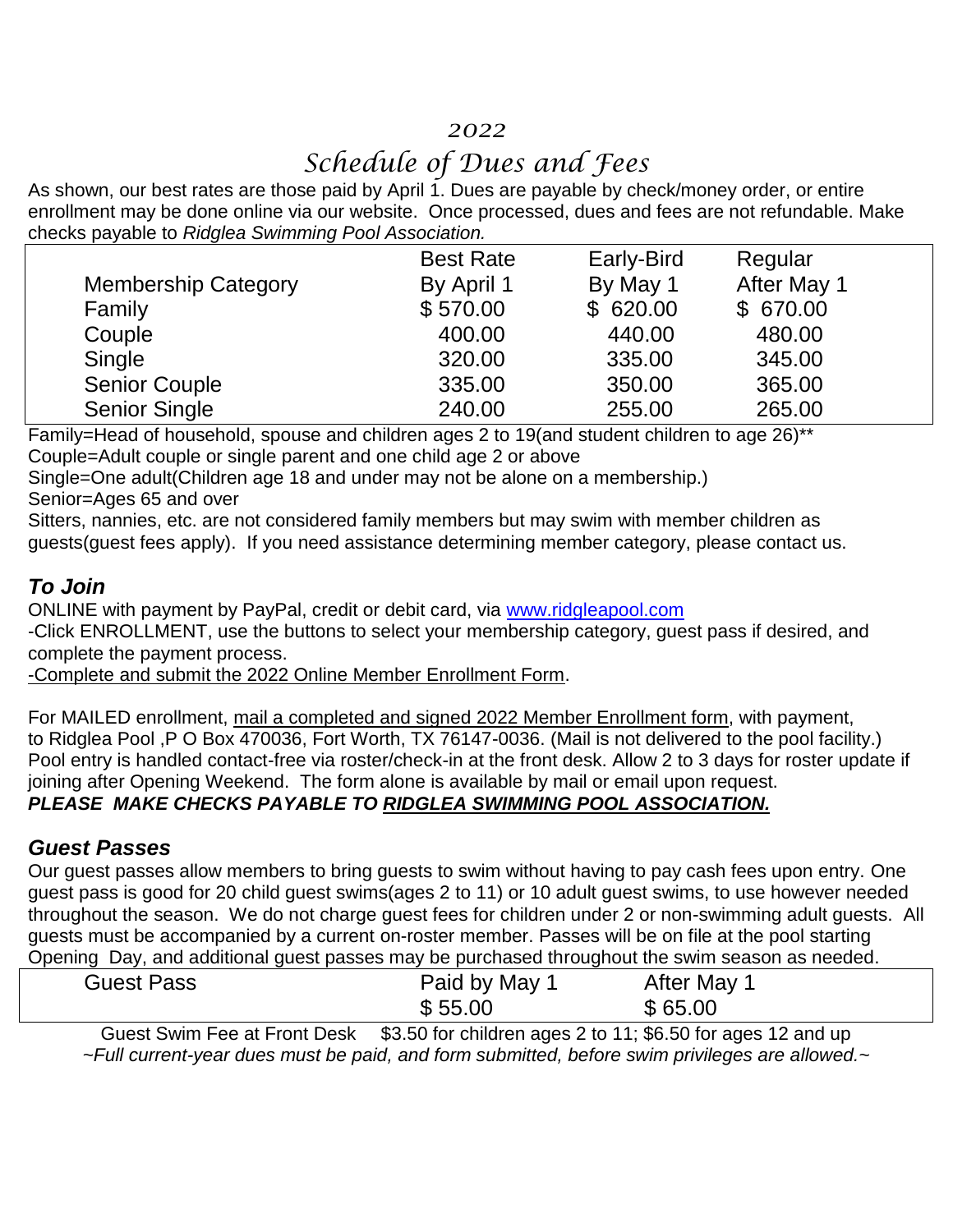## 2022 Swim Season Calendar

| May 14                                                      | Open House                                                                                                                            | 10 a.m. to 12 noon                                     |
|-------------------------------------------------------------|---------------------------------------------------------------------------------------------------------------------------------------|--------------------------------------------------------|
| May 28/29<br>May 30th                                       | Splash Day, Opening Sunday<br><b>Memorial Day</b>                                                                                     | Open 2 to 8 p.m.                                       |
| May 31 thru<br>June 4                                       | <b>Special Hours</b><br><b>Tuesday thru Saturday</b>                                                                                  | Open 2 to 8 p.m.                                       |
| Sunday, June 5<br>Tuesday, June 7                           | Sunday Adult Swim Begins<br><b>Regular Sunday Hours</b><br>Tuesday-Saturday Adult Swim Begins 9 to 10 a.m.<br>Regular Open Swim Hours | $1$ to 2 p.m.<br>Open 2 to 8 p.m.<br>10 a.m. to 8 p.m. |
| Monday, July 4                                              | Pool will be open regular hours, including Adult Swim                                                                                 |                                                        |
| Tuesday, July 5                                             | Pool will be closed for cleaning & to allow staff day off                                                                             |                                                        |
|                                                             | Monday, August 15 Shift to weekend-only schedule<br>TBD--Adult Swim possible, weekdays after school starts.                           | <b>School Starts</b>                                   |
| Saturday/Sunday<br>August 20/21, 27/28<br>And September 3/4 | Regular weekend hours<br><b>Adult Swim continues</b>                                                                                  | 10 to 8 Saturday<br>2 to 8 Sunday                      |
| Monday, September 5                                         | Special Labor Day Hours<br>No Adult Swim                                                                                              | 12 noon to $6$ p.m.                                    |
|                                                             |                                                                                                                                       |                                                        |

\*\*\**TBA\*\*\* One Saturday or Sunday half-day closed to host SWIM MEET Annual Shareholder Meeting, likely the week after Labor Day.*

*~Please stay tuned for updates to be announced through all channels.~* ~Any closures due to inclement weather or other unforeseen circumstances will be posted to our social media pages, website, at the pool entrance, and on the voice mail, as timely as possible. If you have any question about weather closures, especially, we suggest calling the pool at 817/738-0266.~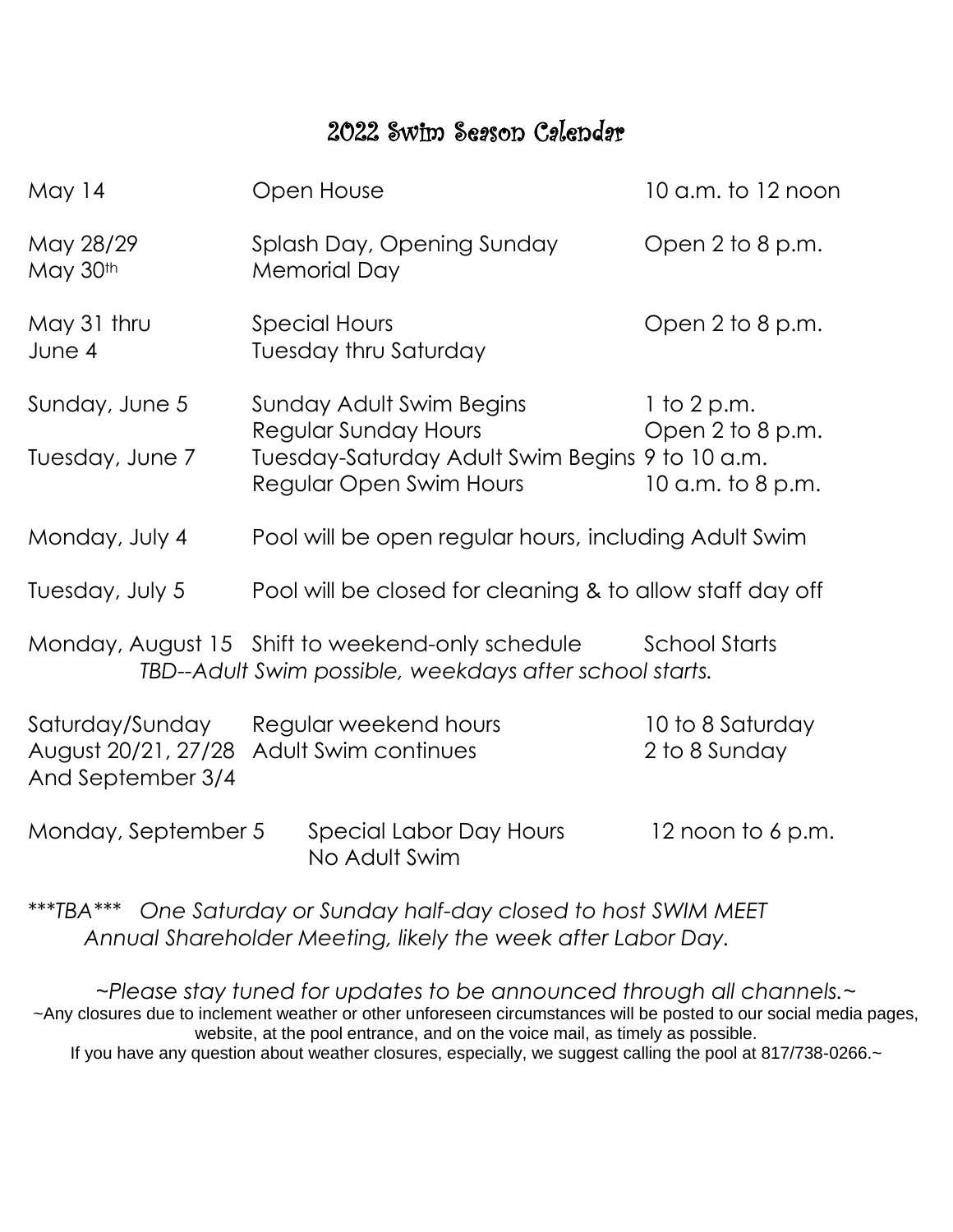# Swim Lessons

All RPA Family Memberships include group lessons for member children ages 3 and up. We offer kidfriendly classes from 'strictly beginner' for ages 3-5 (with no prior lesson experience), up to Level 4 for those perfecting strokes and skills. After the completion of level 4, we encourage swimmers to try out a swim team practice!

Each day's lesson includes safety concepts as well as level-specific skills instruction. Our swim instructors are provided training at the beginning of the summer by our head swim team coach, Kathy Steinbrenner. Our curriculum is designed for 8 days of class over two consecutive short weeks. We offer your choice of morning or evening classes. Content is progressive, so it is important that each day of the session is attended. Please sign up with the intent to attend all 8 days.

We hope to streamline to an online sign-up this year, so be watching for details and instructions, coming soon. New RPA lesson participants are required to participate in in-water evaluations to ensure appropriate class placement. Class spaces are limited and preset according to level and Bernal age range. Spaces are first come, first serve, until classes are full or deadline date arrives. This year we will be adopting a "noshow/lose-your-spot" approach to lesson attendance: In case confirmed lesson participants do not show on the first day of class, without notice, their spots will be given to someone else.

See below for session dates. When signup dates and information become available, we'll announce via Facebook and post on the website. If you'd like to receive lesson information via email, please email us at [rspamembership@gmail.com.](mailto:rspamembership@gmail.com) Once the swim season begins, lesson information will also be physically posted at the pool.

## *2022 Lesson Sessions*

| <b>Session 1</b> | June 7-19 and 14-17      |
|------------------|--------------------------|
| <b>Session 2</b> | June 21-24 and 28-July 1 |
| <b>Session 3</b> | July 12-15 and 18-22     |

*For immediate/timely notices we will email, text, and/or post to the Facebook and InstaGram pages. Member dues must be paid in full for participation in free group lessons.*